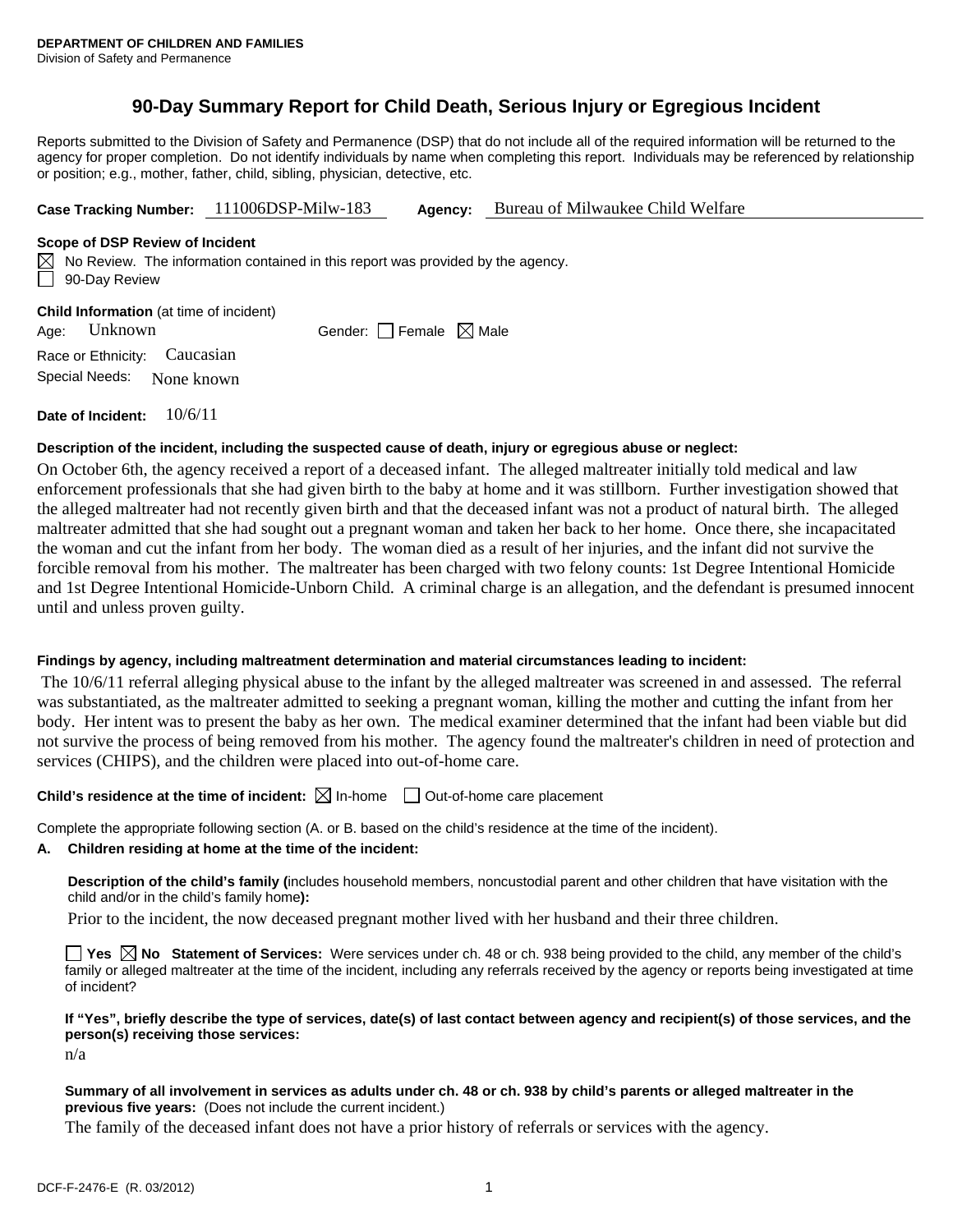**DEPARTMENT OF CHILDREN AND FAMILIES**  Division of Safety and Permanence

The alleged maltreater has the following history with the agency:

On 10/19/08, referrals alleging neglect by the mother to her 10-year-old daughter (now 13-year-old), 8-year-old son (now 11-year-old) and 3 year-old daughter (now 6-year-old), as well as a referral alleging sexual abuse to the 10-year-old (now 13-year-old) by a neighbor were screened in, assessed and substantiated. The children were taken into protective custody and placed in out-of-home care. The family received ongoing case management services until July of 2009, at which time the children had been successfully reunified with the mother, and the case was closed.

A 2/14/08 referral alleging neglect by the mother to the 9-year-old (now 13-year-old), 7-year-old (now 11-year-old) and 3 year old (now 6-year-old) was screened in, assessed and unsubstantiated. Due to concerns about the mother's ability to appropriately supervise her children and provide for their basic needs, the case was referred to Safety Services. The family worked with Safety Services until May of 2008, at which time the mother reported the children were leaving the country to stay with relatives, so the case was closed.

#### **Summary of actions taken by the agency under ch. 48, including any investigation of a report or referrals to services involving the child, any member of the child's family living in this household and the child's parents and alleged maltreater at the age of 18 years or older.** (Does not include the current incident.)

(Note: Screened out reports listed in this section may include only the date of the report, screening decision, and if a referral to services occurred at Access. Reports that do not constitute a reasonable suspicion of maltreatment or a reason to believe that a child is threatened with harm are not required to be screened in for an initial assessment, and no further action is required by the agency.)

See previous section

## **Summary of any investigation involving the child, any member of the child's family and alleged maltreater conducted under ch. 48 or ch. 938 and any services provided to the child and child's family since the date of the incident:**

The agency screened in and assessed the allegation of physical abuse to this infant by the alleged maltreater. The agency substantiated the allegation as the medical examiner determined that the infant had been viable prior to removal from his mother. The maltreater admitted to killing the mother and cutting the infant from her womb, after which the infant died. The maltreater has been charged with two felony counts:  $1<sup>st</sup>$  Degree Intentional Homicide and  $1<sup>st</sup>$  Degree Intentional Homicide-Unborn Child. The maltreater's children were taken into custody and placed into out-of-home care, where they continue to receive Ongoing Services case management.

## **B. Children residing in out-of-home (OHC) placement at time of incident:**

## **Description of the OHC placement and basis for decision to place child there:**

n/a

## **Description of all other persons residing in the OHC placement home:**

n/a

**Licensing history:** Including type of license, duration of license, summary of any violations by licensee or an employee of licensee that constitutes a substantial failure to protect and promote the welfare of the child. n/a

# **Summary of any actions taken by agency in response to the incident:** (Check all that apply.)

|                        | Screening of Access report                           | Attempted or successful reunification             |
|------------------------|------------------------------------------------------|---------------------------------------------------|
|                        | Protective plan implemented                          | Referral to services                              |
| $\overline{\boxtimes}$ | Initial assessment conducted                         | Transportation assistance                         |
|                        | Safety plan implemented                              | Collaboration with law enforcement                |
| <u>kar</u>             | Temporary physical custody of child                  | Collaboration with medical professionals          |
|                        | Petitioned for court order / CHIPS (child in need of | Supervised visitation                             |
|                        | protection or services                               | Case remains open for services                    |
| $\triangleq$           | Placement into foster home                           | Case closed by agency                             |
|                        | <b>Placement with relatives</b>                      | Initiated efforts to address or enhance community |
| ₹                      | Ongoing Services case management                     | collaboration on CA/N cases                       |
|                        |                                                      | Other (describe):                                 |
|                        |                                                      |                                                   |

## **FOR DSP COMPLETION ONLY:**

**Summary of policy or practice changes to address issues identified during the review of the incident:**